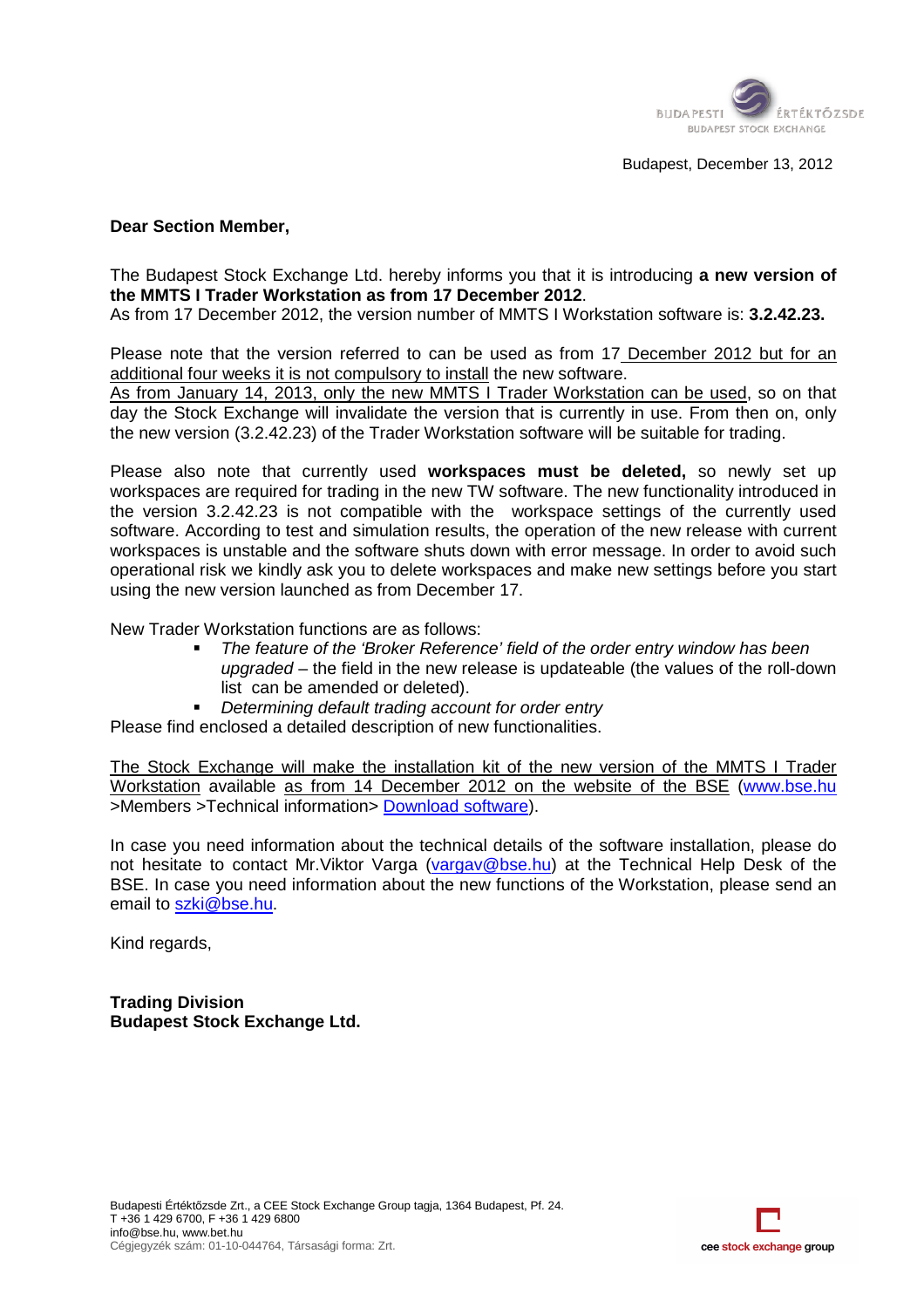

## **New functions in the MMTS I Trader Workplace release**

## **1. New feature for the 'Broker R Reference' field of the order entry window**

The 'Broker reference' field of the order entry window gets a new feature, which provides a more user-friendly method of use. The field can be rolled down and a full list of codes (any kind of letter/digit combination, etc.) is displayed and allows user to select the needed one. Any code or remark entered in the field is stored if:

- the order is entered correctly and accepted by the trading system, and
- the order is entered correctly and accepted by the trading system, and<br>• the 'Add the new entered Broker Ref on the order entry form to the list' checkbox is be checked in the 'Default selection' tab. (The description of this tab is in the next section, below.)



**Order entry window – Broker reference field rolled down** 

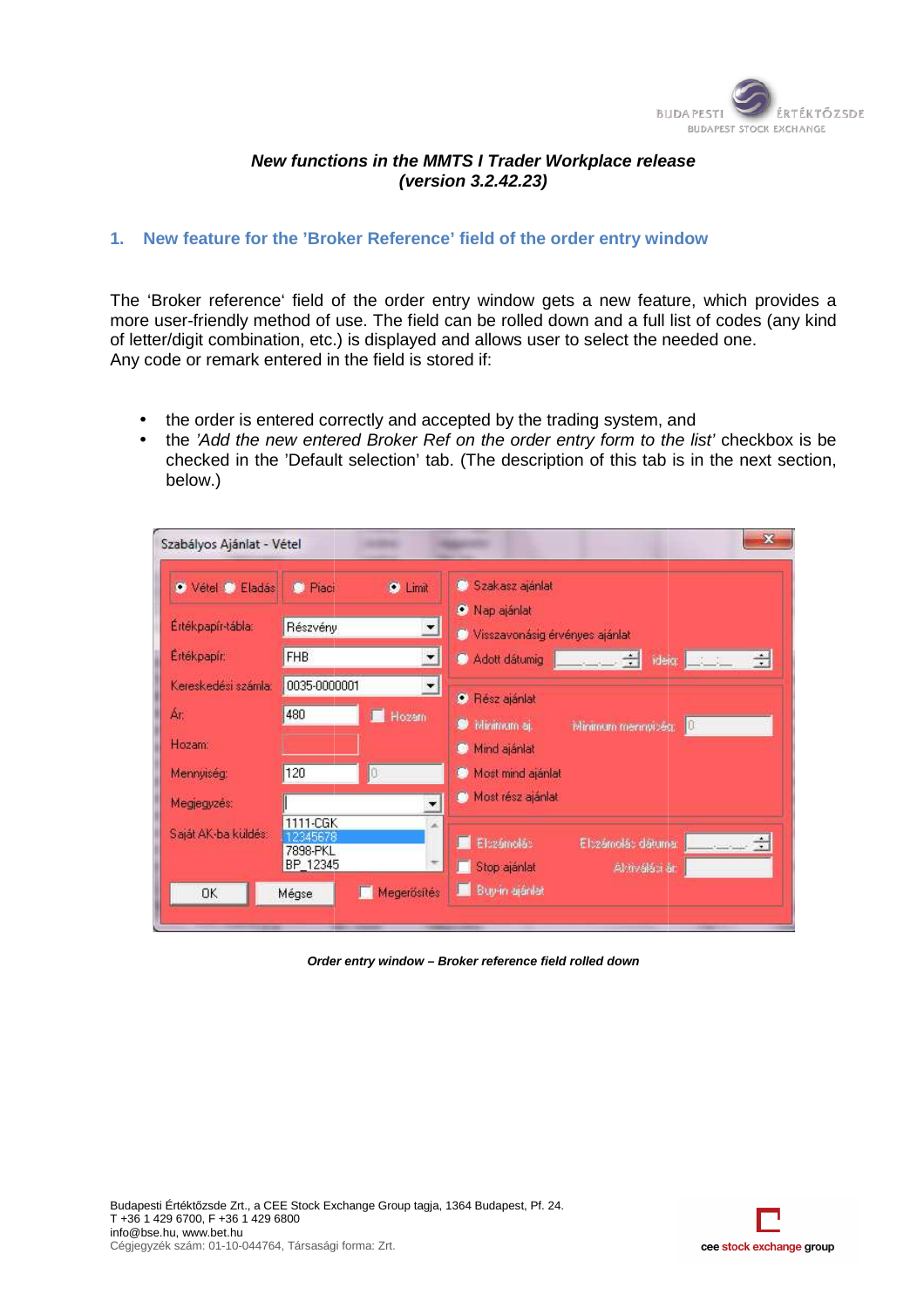

| <b>Customize</b>      |                                                                            |      |
|-----------------------|----------------------------------------------------------------------------|------|
|                       | Default selection<br>Toolbars   Commands   Shortcut Keys   Grid            |      |
| $\Gamma$ Trading acc. |                                                                            |      |
| $\Box$ Broker ref.    | Delete                                                                     |      |
|                       | Add<br>Add the new entered Broker Ref. on the order entry form to the list |      |
|                       | 0K<br>Cancel<br>Apply                                                      | Help |

## **2. New functions in Customize menu 'Default selection' tab**

**Dialogue box for setting default trading account and for the maintanance of Broker Reference field** 

Default trading accounts and default 'Broker Reference' field values can be set on the new tab ('Default selection') of Customi

• Default trading account

This function is used for setting default trading account values for order entry. The selected trading account is shown by default in the order entry window. In case a different trading account is selected by order entry, after reopening the order entry window, the preset default trading account is shown again in the "Trading account" field. It is important that those trading accounts are displayed in this dialogue box and can be selected as default which are preset at Session menu / Trading Accounts. It is important that those trading accounts are displayed in this dialogue box and can be<br>selected as default which are preset at Session menu / Trading Accounts.<br>Setting of 'Broker Reference' field values, which are used n') of Customize window.<br>
Iding account<br>
ion is used for setting<br>
rading account is show<br>
rading account is select<br>
he preset default trading ac<br>
stant that those trading ac<br>
stant which are prese<br>
'Broker Reference' field

• Setting of 'Broker Reference' field values, which are used in order entry window

Reference' dropdown list of the order entry window. It is also possible to add or delete any items stored.

Please note that new values of 'Broker ref' field added to the list by order entry are also stored and saved and can be maintained (amended, deleted) in this tab. tab.

The 'Broker Reference' dropdown list of the order entry window contains all values which are listed in the dialogue box of the new tab.